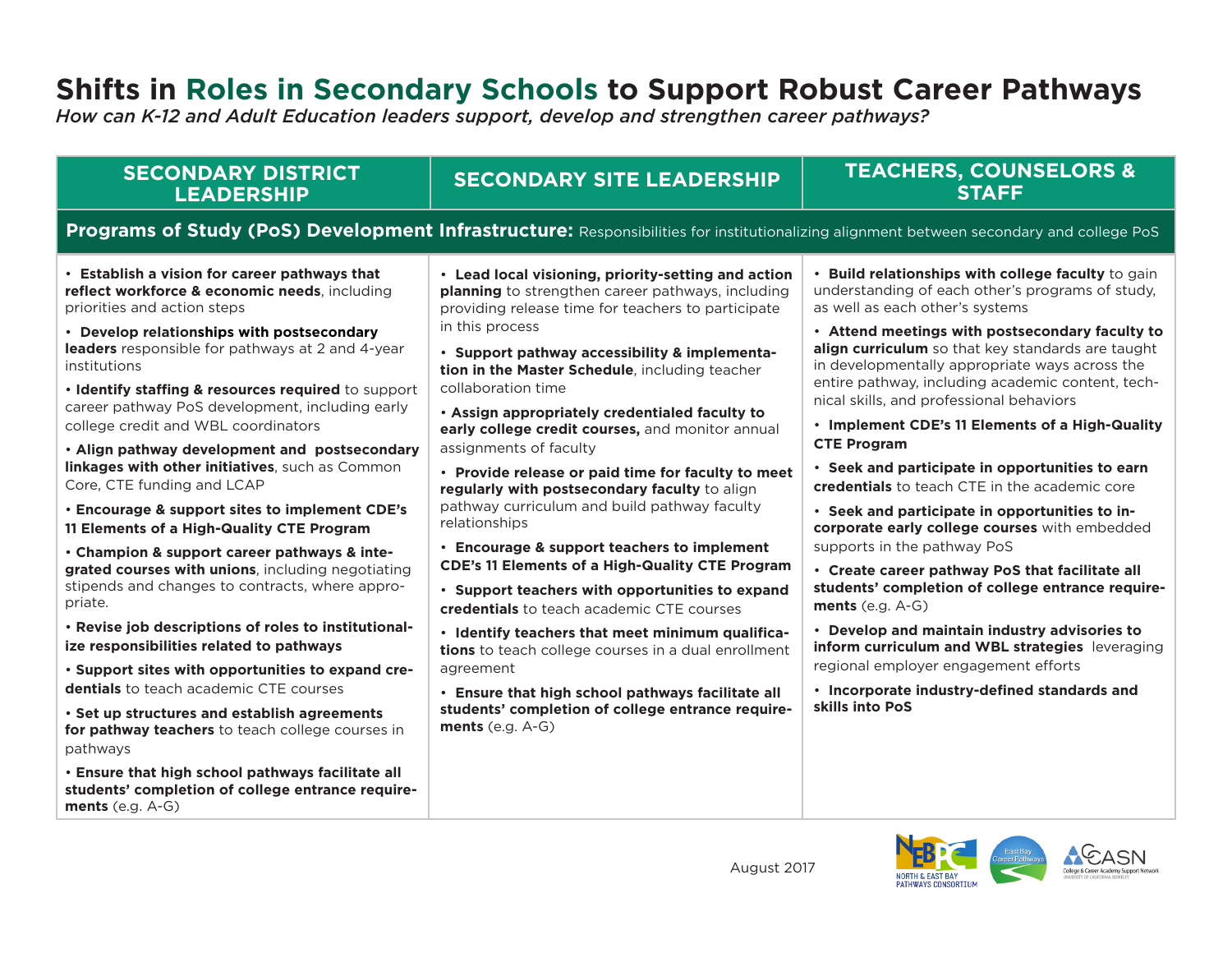### **SECONDARY DISTRICT LEADERSHIP SECONDARY SITE LEADERSHIP TEACHERS, COUNSELORS & STAFF**

**Curricular Alignment, Dual Enrollment & Course Articulation Processes:** Responsibilities for determining what is taught, and in what sequence, across secondary and college systems to develop and enhance career pathways

• **Support development and adoption of early college credit agreements** that expand access (e.g. ensuring CCAP agreements receive board approval)

• **Establish protocols** for annual articulation, dual enrollment and curriculum reviews in collaboration with college partners

• **Negotiate data sharing and management processes** to ensure that students receive college credits (e.g. CATEMA)

• **Assign dedicated staff** to develop and review agreements

• **Support sites and teachers to develop pathway courses that align** to postsecondary career pathways

• **Negotiate agreements that allow students to apply credits** wherever they continue their education

• **Establish processes and district course approval policies** that include accessing A-G and honors credit from UCOP, when appropriate

• **Support development and adoption of dual enrollment and articulation agreements**

• **Identify high school pathways and pathway courses eligible for college credit** in catalogs, transcripts, and pathway recruitment materials and data systems.

• **Implement data sharing and management processes** to ensure credits are transcripted, including assigning responsibilities to staff (e.g. CATEMA)

• **Ensure that all students (including special education and ELL) have equitable access to early college credit opportunities**, and academic supports to ensure student success

• **Provide release time to teachers to attending PD** or meetings around early college credit & curricular alignment

• **Ensure that early college credit courses are submitted to UCOP** for A-G and honors credit, when appropriate

• **Work with site and district administrators, and with college faculty to identify and incorporate college credit** into the PoS that facilitate access to many postsecondary options

• **Develop PoS that ensure prerequisite content is built into course sequencing**

• **Use CATEMA system** to enroll students and submit grades in articulated classes

• **Communicate with students and parents about early college credit** and implications

• **Collaborate with district & site to comply with requirements** for dual enrollment

• **Identify and put in place supports to make early college credit accessible** to all students

### **Student Support Processes:** Responsibilities for supporting students as they transition from secondary to post-secondary in pathways

• **Allocate & champion resources** (e.g. LCAP) to support pathways, college & career readiness, counseling & student support functions

• **Create support structures for systematic college & career readiness education** in high schools

• **Train district staff to work with local Workforce Development Boards and Community-Based Organizations to identify students eligible for services** (e.g. WIOA)

• **Set up accountability systems** to ensure that students have equitable access to pathways & early college credit

• **Champion roles of counselors & student support resources in pathway development** in negotiations with bargaining agencies

• **Develop and leverage pathway maps** as marketing tools to inform parents & students, tools for counselors, etc

• **Assign counselors, and provide release or paid time, to meet regularly with postsecondary faculty,**  support early college coursework and participate in PD about pathways and early college credit

• **Ensure collaboration of counselors, ELL and special education teachers with pathway teams** to provide equitable access to pathway resources for all students

• **Develop student support programs to ensure equitable access** to pathways & early college credit

• **Encourage counselors and teachers to provide guidance on college, career pathways AND careers,** and recognize opportunities to link students with outside support services, as needed

• **Collect and review data to ensure that students are receiving equitable access** to pathways & early college credit

 • **Collaboratively inform students and parents about career pathways, college, and career options**

• **Identify and put in place supports** to make early college credit accessible to all students

• **Share career preparation resources** with students (e.g. CalCRN, Naviance, Get Focused...Stay Focused)

• **Prepare students for success in college and the workforce by integrating career readiness skills in class** (including CTE model curriculum standards)

• **Collaborate with postsecondary counselors** to prepare students to transition successfully to postsecondary education, including informing students of foundational and prerequisite courses along the pathway